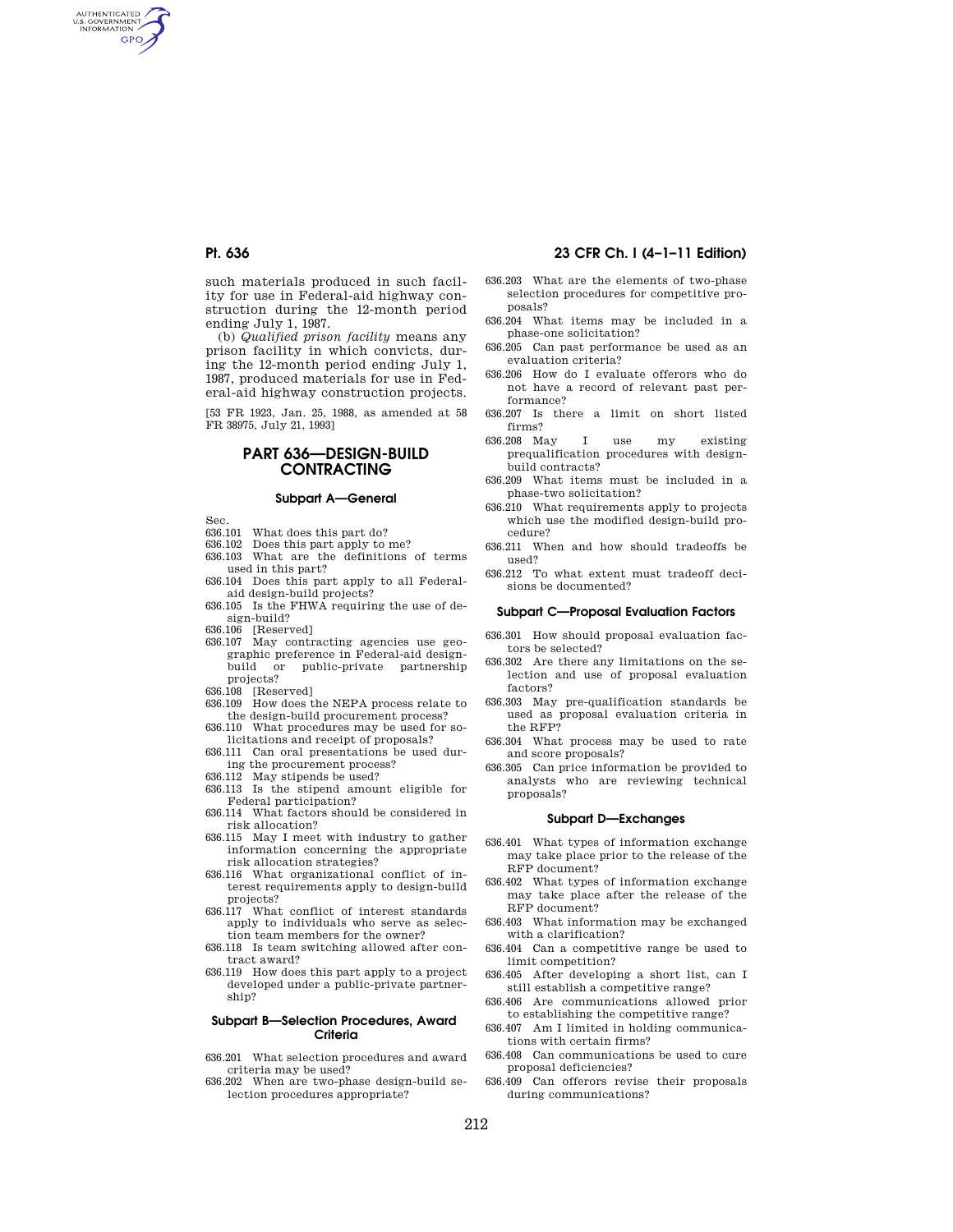## **Subpart E—Discussions, Proposal Revisions and Source Selection**

- 636.501 What issues may be addressed in discussions?
- 636.502 Why should I use discussions?
- 636.503 Must I notify offerors of my intent to use/not use discussions?
- 636.504 If the solicitation indicated my intent was to award contract without discussions, but circumstances change, may I still hold discussions?
- 636.505 Must a contracting agency establish a competitive range if it intends to have discussions with offerors?
- 636.506 What issues must be covered in discussions?
- 636.507 What subjects are prohibited in discussions, communications and clarifications with offerors?
- 636.508 Can price or cost be an issue in discussions?
- 636.509 Can offerors revise their proposals as a result of discussions?
- 636.510 Can the competitive range be further defined once discussions have begun?
- 636.511 Can there be more than one round of discussions?
- 636.512 What is the basis for the source selection decision?
- 636.513 Are limited negotiations allowed prior to contract execution?
- 636.514 How may I provide notifications and debriefings?

AUTHORITY: Sec. 1503 of Pub. L. 109–59, 119 Stat. 1144; Sec. 1307 of Pub. L. 105–178, 112 Stat. 107; 23 U.S.C. 101, 109, 112, 113, 114, 115, 119, 128, and 315; 49 CFR 1.48(b).

SOURCE: 67 FR 75926, Dec. 10, 2002, unless otherwise noted.

# **Subpart A—General**

## **§ 636.101 What does this part do?**

This part describes the FHWA's policies and procedures for approving design-build projects financed under title 23, United States Code (U.S.C.). This part satisfies the requirement of section 1307(c) of the Transportation Equity Act for the 21st Century (TEA–21), enacted on June 9, 1998. The contracting procedures of this part apply to all design-build project funded under title 23, U.S.C.

# **§ 636.102 Does this part apply to me?**

(a) This part uses a plain language format to make the rule easier for the general public and business community to use. The section headings and text, often in the form of questions and answers, must be read together.

(b) Unless otherwise noted, the pronoun ''you'' means the primary recipient of Federal-aid highway funds, the State Transportation Department (STD). Where the STD has an agreement with a local public agency (or other governmental agency) to administer a Federal-aid design-build project, the term ''you'' will also apply to that contracting agency.

#### **§ 636.103 What are the definitions of terms used in this part?**

Unless otherwise specified in this part, the definitions in 23 U.S.C. 101(a) are applicable to this part. Also, the following definitions are used:

*Adjusted low bid* means a form of best value selection in which qualitative aspects are scored on a 0 to 100 scale expressed as a decimal; price is then divided by qualitative score to yield an ''adjusted bid'' or ''price per quality point.'' Award is made to offeror with the lowest adjusted bid.

*Best value selection* means any selection process in which proposals contain both price and qualitative components and award is based upon a combination of price and qualitative considerations.

*Clarifications* means a written or oral exchange of information which takes place after the receipt of proposals when award without discussions is contemplated. The purpose of clarifications is to address minor or clerical revisions in a proposal.

*Communications* are exchanges, between the contracting agency and offerors, after receipt of proposals, which lead to the establishment of the competitive range.

*Competitive acquisition* means an acquisition process which is designed to foster an impartial and comprehensive evaluation of offerors' proposals, leading to the selection of the proposal representing the best value to the contracting agency.

*Competitive range* means a list of the most highly rated proposals based on the initial proposal rankings. It is based on the rating of each proposal against all evaluation criteria.

*Contracting agency* means the public agency awarding and administering a design-build contract. The contracting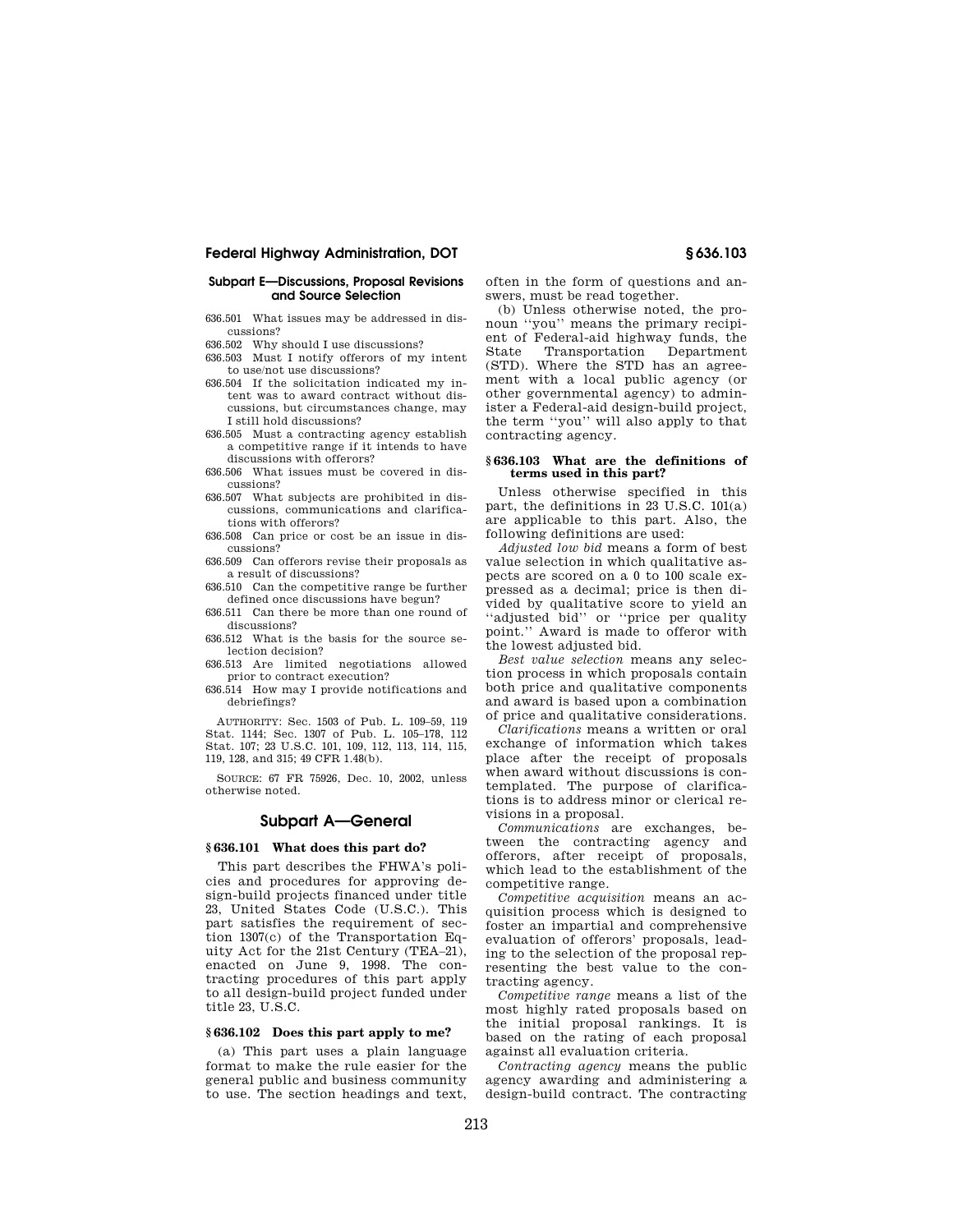**§ 636.103 23 CFR Ch. I (4–1–11 Edition)** 

agency may be the STD or another State or local public agency.

*Deficiency* means a material failure of a proposal to meet a contracting agency requirement or a combination of significant weaknesses in a proposal that increases the risk of unsuccessful contract performance to an unacceptable level.

*Design-bid-build* means the traditional project delivery method where design and construction are sequential steps in the project development process.

*Design-build contract* means an agreement that provides for design and construction of improvements by a contractor or private developer. The term encompasses design-build-maintain, design-build-operate, design-build-finance and other contracts that include services in addition to design and construction. Franchise and concession agreements are included in the term if they provide for the franchisee or concessionaire to develop the project which is the subject of the agreement.

*Design-builder* means the entity contractually responsible for delivering the project design and construction.

*Discussions* mean written or oral exchanges that take place after the establishment of the competitive range with the intent of allowing the offerors to revise their proposals.

*Final design* means any design activities following preliminary design and expressly includes the preparation of final construction plans and detailed specifications for the performance of construction work.

*Fixed price/best design* means a form of best value selection in which contract price is established by the owner and stated in the Request for Proposals document. Design solutions and other qualitative factors are evaluated and rated, with award going to the firm offering the best qualitative proposal for the established price.

*Intelligent Transportation System (ITS) services* means services which provide for the acquisition of technologies or systems of technologies (e.g., computer hardware or software, traffic control devices, communications link, fare payment system, automatic vehicle location system, etc.) that provide or contribute to the provision of one or

more ITS user services as defined in the National ITS Architecture.

*Modified design-build* means a variation of design-build in which the contracting agency furnishes offerors with partially complete plans. The designbuilders role is generally limited to the completion of the design and construction of the project.

*Organizational conflict of interest*  means that because of other activities or relationships with other persons, a person is unable or potentially unable to render impartial assistance or advice to the owner, or the person's objectivity in performing the contract work is or might be otherwise impaired, or a person has an unfair competitive advantage.

*Preliminary design* defines the general project location and design concepts. It includes, but is not limited to, preliminary engineering and other activities and analyses, such as environmental<br>assessments, topographic surveys. assessments, topographic<br>metes and bounds bounds surveys, geotechnical investigations, hydrologic analysis, hydraulic analysis, utility engineering, traffic studies, financial plans, revenue estimates, hazardous materials assessments, general estimates of the types and quantities of materials, and other work needed to establish parameters for the final design. Prior to completion of the NEPA review process, any such preliminary engineering and other activities and analyses must not materially affect the objective consideration of alternatives in the NEPA review process.

*Prequalification* means the contracting agency's process for determining whether a firm is fundamentally qualified to compete for a certain project or class of projects. The prequalification process may be based on financial, management and other<br>types of qualitative data. types of qualitative data.<br>Prequalification should be distin-Prequalification should guished from short listing.

*Price proposal* means the price submitted by the offeror to provide the required design and construction services.

*Price reasonableness* means the determination that the price of the work for any project or series of projects is not excessive and is a fair and reasonable price for the services to be performed.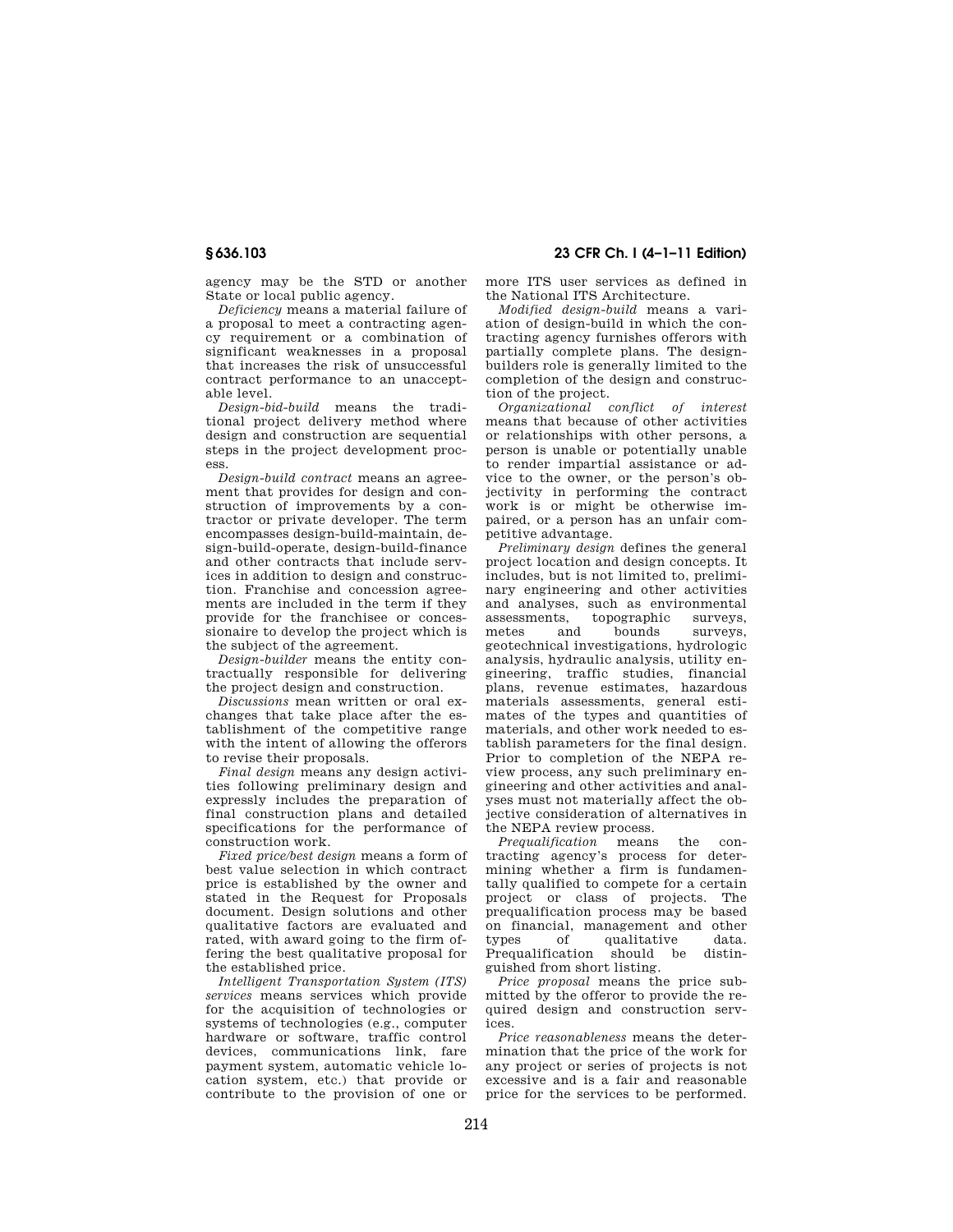*Proposal modification* means a change made to a proposal before the solicitation closing date and time, or made in response to an amendment, or made to correct a mistake at any time before award.

*Proposal revision* means a change to a proposal made after the solicitation closing date, at the request of or as allowed by a contracting officer, as the result of negotiations.

*Public-private agreement* means an agreement between a public agency and a private party involving design and construction of transportation improvements by the private party to be paid for in whole or in part by Federalaid highway funds. The agreement may also provide for project financing, atrisk equity investment, operations, or maintenance of the project.

*Qualified project* means any designbuild project (including intermodal projects) funded under Title 23, United States Code, which meets the requirements of this part and for which the contracting agency deems to be appropriate on the basis of project delivery time, cost, construction schedule, or quality.

*Request for Proposals (RFP)* means the document that describes the procurement process, forms the basis for the final proposals and may potentially become an element in the contract.

*Request for Qualification (RFQ)* means the document issued by the owner in Phase I of the two-phased selection process. It typically describes the project in enough detail to let potential offerors determine if they wish to compete and forms the basis for requesting qualifications submissions from which the most highly qualified offerors can be identified.

*Short listing* means the narrowing of the field of offerors through the selection of the most qualified offerors who have responded to an RFQ.

*Single-phase selection process* means a procurement process where price and/or technical proposals are submitted in response to an RFP. Short listing is not used.

*Solicitation* means a public notification of an owner's need for information, qualifications, or proposals related to identified services.

*Stipend* means a monetary amount sometimes paid to unsuccessful offerors.

*Technical proposal* means that portion of a design-build proposal which contains design solutions and other qualitative factors that are provided in response to the RFP document.

*Tradeoff* means an analysis technique involving a comparison of price and non-price factors to determine the best value when considering the selection of other than the lowest priced proposal.

*Two-phase selection process* means a procurement process in which the first phase consists of short listing (based on qualifications submitted in response to an RFQ) and the second phase consists of the submission of price and technical proposals in response to an RFP.

*Weakness* means a flaw in the proposal that increases the risk of unsuccessful contract performance. A significant weakness in the proposal is a flaw that appreciably increases the risk of unsuccessful contract performance.

*Weighted criteria process* means a form of best value selection in which maximum point values are pre-established for qualitative and price components, and award is based upon high total points earned by the offerors.

[67 FR 75926, Dec. 10, 2002, as amended at 72 FR 45336, Aug. 14, 2007]

### **§ 636.104 Does this part apply to all Federal-aid design-build projects?**

The provisions of this part apply to all Federal-aid design-build projects within the highway right-of-way or linked to a Federal-aid highway project (*i.e.,* the project would not exist without another Federal-aid highway project). Projects that are not located within the highway right-of-way, and not linked to a Federal-aid highway project may utilize State-approved procedures.

### **§ 636.105 Is the FHWA requiring the use of design-build?**

No, the FHWA is neither requiring nor promoting the use of the designbuild contracting method. The designbuild contracting technique is optional.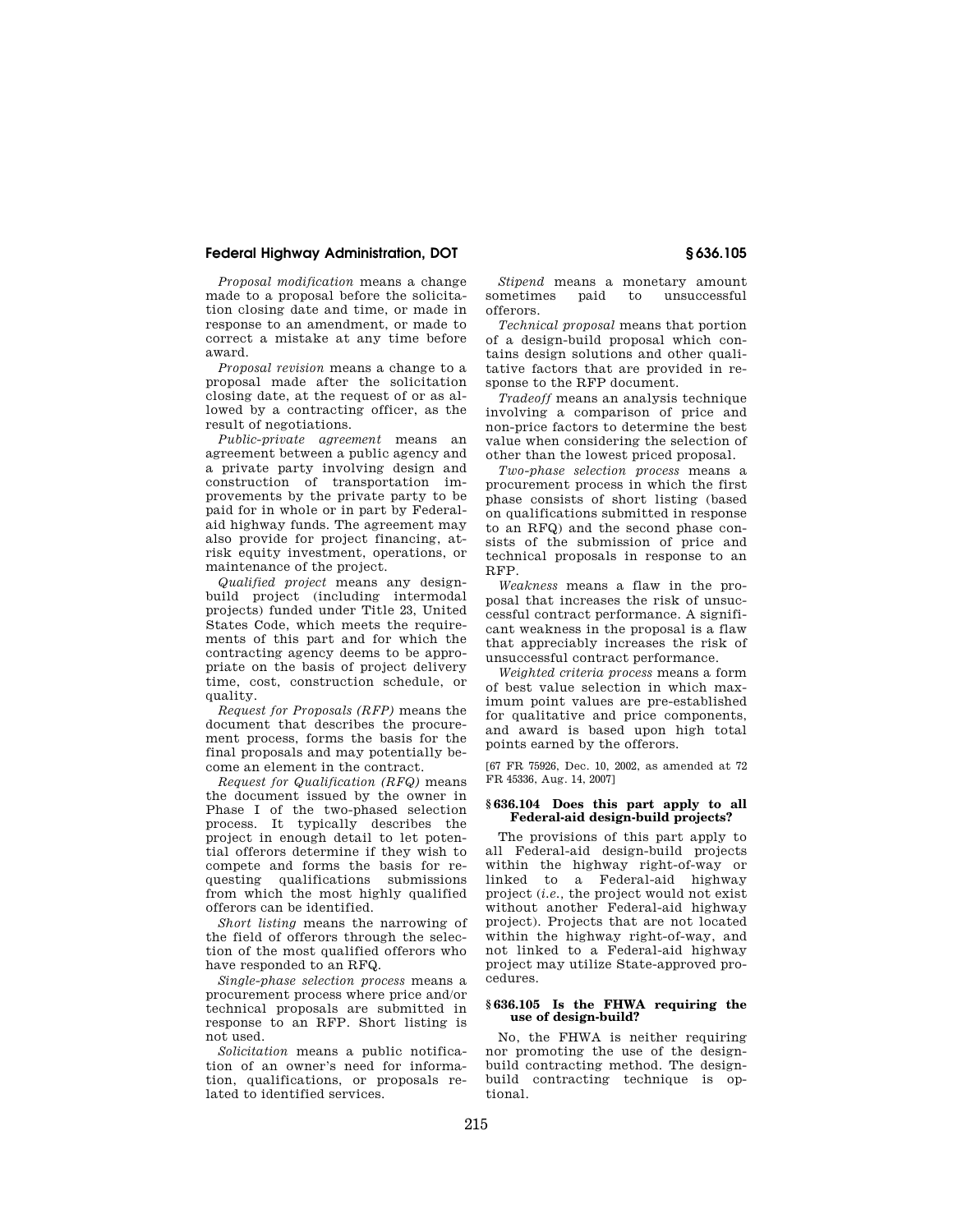# **§ 636.106 [Reserved]**

#### **§ 636.107 May contracting agencies use geographic preference in Federalaid design-build or public-private partnership projects?**

No. Contracting agencies must not use geographic preferences (including contractual provisions, preferences or incentives for hiring, contracting, proposing, or bidding) on Federal-aid highway projects, even though the contracting agency may be subject to statutorily or administratively imposed in-State or local geographical preferences in the evaluation and award of such projects.

[72 FR 45336, Aug. 14, 2007]

# **§ 636.108 [Reserved]**

#### **§ 636.109 How does the NEPA process relate to the design-build procurement process?**

The purpose of this section is to ensure that there is an objective NEPA process, that public officials and citizens have the necessary environmental impact information for federally funded actions before actions are taken, and that design-build proposers do not assume an unnecessary amount of risk in the event the NEPA process results in a significant change in the proposal, and that the amount payable by the contracting agency to the design-builder does not include significant contingency as the result of risk placed on the design-builder associated with significant changes in the project definition arising out of the NEPA process. Therefore, with respect to the designbuild procurement process:

(a) The contracting agency may:

(1) Issue an RFQ prior to the conclusion of the NEPA process as long as the RFQ informs proposers of the general status of NEPA review;

(2) Issue an RFP after the conclusion of the NEPA process;

(3) Issue an RFP prior to the conclusion of the NEPA process as long as the RFP informs proposers of the general status of the NEPA process and that no commitment will be made as to any alternative under evaluation in the NEPA process, including the no-build alternative;

**§ 636.106 23 CFR Ch. I (4–1–11 Edition)** 

(4) Proceed with the award of a design-build contract prior to the conclusion of the NEPA process;

(5) Issue notice to proceed with preliminary design pursuant to a designbuild contract that has been awarded prior to the completion of the NEPA process; and

(6) Allow a design-builder to proceed with final design and construction for any projects, or portions thereof, for which the NEPA process has been completed.

(b) If the contracting agency proceeds to award a design-build contract prior to the conclusion of the NEPA process, then:

(1) The contracting agency may permit the design-builder to proceed with preliminary design;

(2) The contracting agency may permit any design and engineering activities to be undertaken for the purposes of defining the project alternatives and completing the NEPA alternatives analysis and review process; complying with other related environmental laws and regulations; supporting agency coordination, public involvement, permit applications, or development of mitigation plans; or developing the design of the preferred alternative to a higher level of detail when the lead agencies agree that it is warranted in accordance with 23 U.S.C. 139(f)(4)(D);

(3) The design-build contract must include appropriate provisions preventing the design-builder from proceeding with final design activities and physical construction prior to the completion of the NEPA process (contract hold points or another method of issuing multi-step approvals must be used);

(4) The design-build contract must include appropriate provisions ensuring that no commitments are made to any alternative being evaluated in the NEPA process and that the comparative merits of all alternatives presented in the NEPA document, including the no-build alternative, will be evaluated and fairly considered;

(5) The design-build contract must include appropriate provisions ensuring that all environmental and mitigation measures identified in the NEPA document will be implemented;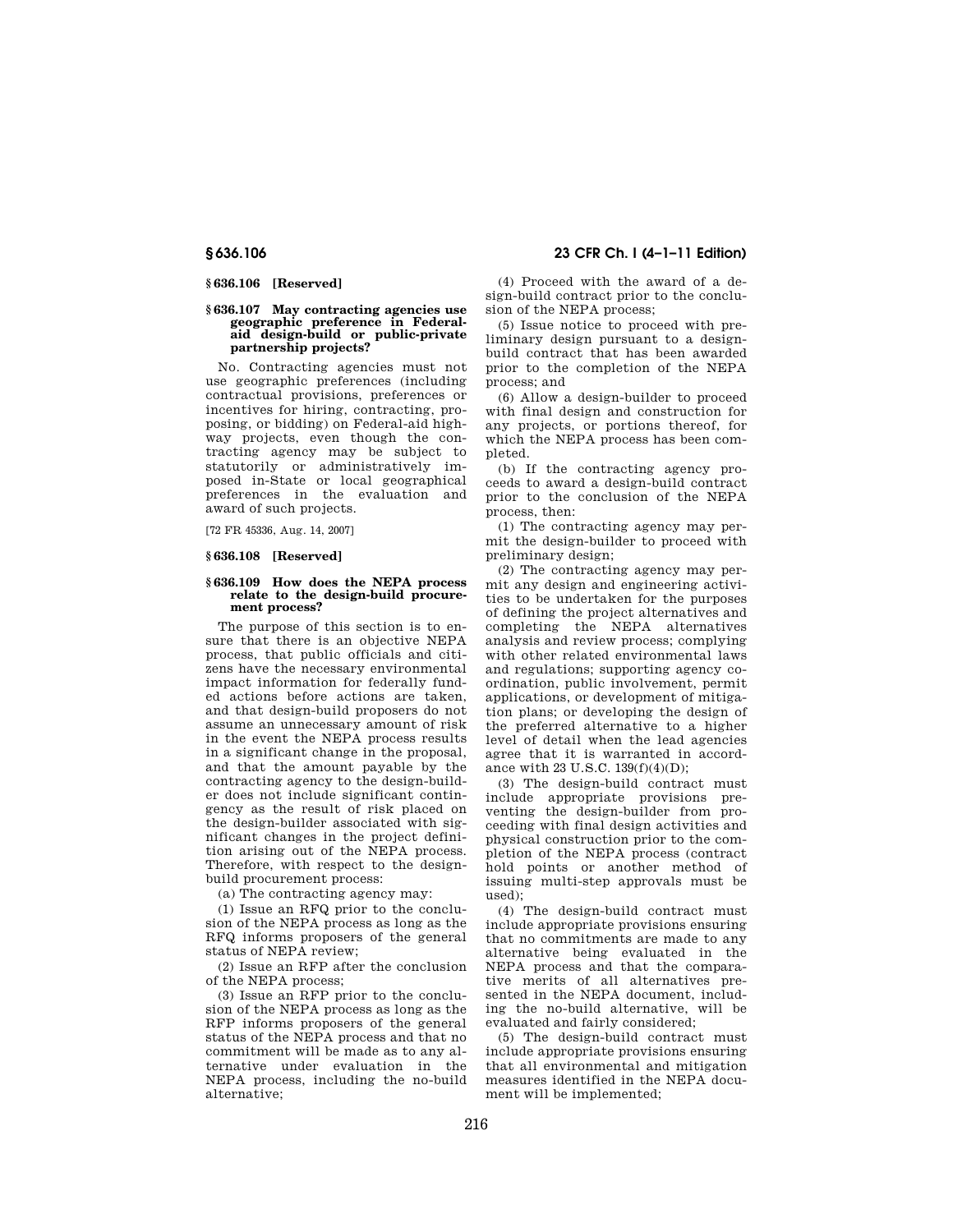(6) The design-builder must not prepare the NEPA document or have any decisionmaking responsibility with respect to the NEPA process;

(7) Any consultants who prepare the NEPA document must be selected by and subject to the exclusive direction and control of the contracting agency;

(8) The design-builder may be requested to provide information about the project and possible mitigation actions, and its work product may be considered in the NEPA analysis and included in the record; and

(9) The design-build contract must include termination provisions in the event that the no-build alternative is selected.

(c) The contracting agency must receive prior FHWA concurrence before issuing the RFP, awarding a designbuild contract and proceeding with preliminary design work under the designbuild contract. Should the contracting agency proceed with any of the activities specified in this section before the completion of the NEPA process (with the exception of preliminary design, as provided in paragraph (d) of this section), the FHWA's concurrence merely constitutes the FHWA approval that any such activities complies with Federal requirements and does not constitute project authorization or obligate Federal funds.

(d) The FHWA's authorization and obligation of preliminary engineering and other preconstruction funds prior to the completion of the NEPA process is limited to preliminary design and such additional activities as may be necessary to complete the NEPA process. After the completion of the NEPA process, the FHWA may issue an authorization to proceed with final design and construction and obligate Federal funds for such purposes.

[72 FR 45337, Aug. 14, 2007]

#### **§ 636.110 What procedures may be used for solicitations and receipt of proposals?**

You may use your own procedures for the solicitation and receipt of proposals and information including the following:

(a) Exchanges with industry before receipt of proposals;

(b) RFQ, RFP and contract format;

(c) Solicitation schedules;

(d) Lists of forms, documents, exhibits, and other attachments;

(e) Representations and instructions;

(f) Advertisement and amendments;

(g) Handling proposals and information; and

(h) Submission, modification, revisions and withdrawal of proposals.

#### **§ 636.111 Can oral presentations be used during the procurement process?**

(a) Yes, the use of oral presentations as a substitute for portions of a written proposal can be effective in streamlining the source selection process. Oral presentations may occur at any time in the acquisition process, however, you must comply with the appropriate State procurement integrity standards.

(b) Oral presentations may substitute for, or augment, written information. You must maintain a record of oral presentations to document what information you relied upon in making the source selection decision. You may decide the appropriate method and level of detail for the record (e.g., videotaping, audio tape recording, written record, contracting agency notes, copies of offeror briefing slides or presentation notes). A copy of the record should be placed in the contract file and may be provided to offerors upon request.

# **§ 636.112 May stipends be used?**

At your discretion, you may elect to pay a stipend to unsuccessful offerors who have submitted responsive proposals. The decision to do so should be based on your analysis of the estimated proposal development costs and the anticipated degree of competition during the procurement process.

#### **§ 636.113 Is the stipend amount eligible for Federal participation?**

(a) Yes, stipends are eligible for Federal-aid participation. Stipends are recommended on large projects where there is substantial opportunity for innovation and the cost of submitting a proposal is significant. On such projects, stipends are used to:

(1) Encourage competition;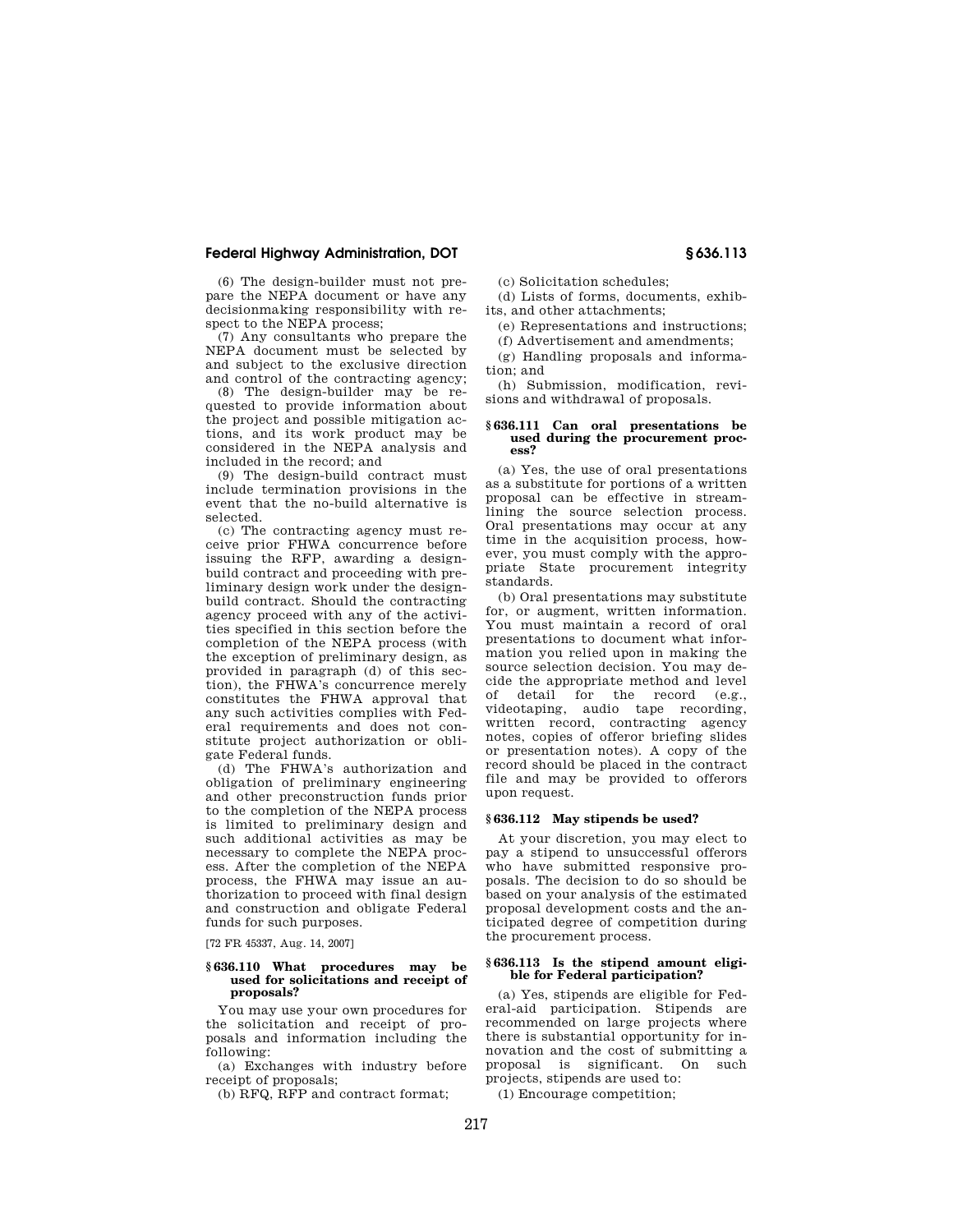(2) Compensate unsuccessful offerors for a portion of their costs (usually one-third to one-half of the estimated proposal development cost); and

(3) Ensure that smaller companies are not put at a competitive disadvantage.

(b) Unless prohibited by State law, you may retain the right to use ideas from unsuccessful offerors if they accept stipends. If stipends are used, the RFP should describe the process for distributing the stipend to qualifying offerors. The acceptance of any stipend must be optional on the part of the unsuccessful offeror to the design-build proposal.

(c) If you intend to incorporate the ideas from unsuccessful offerors into the same contract on which they unsuccessfully submitted a proposal, you must clearly provide notice of your intent to do so in the RFP.

[67 FR 75926, Dec. 10, 2002, as amended at 73 FR 77502, Dec. 19, 2008]

#### **§ 636.114 What factors should be considered in risk allocation?**

(a) You may consider, identify, and allocate the risks in the RFP document and define these risks in the contract. Risk should be allocated with consideration given to the party who is in the best position to manage and control a given risk or the impact of a given risk.

(b) Risk allocation will vary according to the type of project and location, however, the following factors should be considered:

(1) Governmental risks, including the potential for delays, modifications, withdrawal, scope changes, or additions that result from multi-level Federal, State, and local participation and sponsorship;

(2) Regulatory compliance risks, including environmental and third-party issues, such as permitting, railroad, and utility company risks;

(3) Construction phase risks, including differing site conditions, traffic control, interim drainage, public access, weather issues, and schedule;

(4) Post-construction risks, including public liability and meeting stipulated performance standards; and

(5) Right-of-way risks including acquisition costs, appraisals, relocation

**§ 636.114 23 CFR Ch. I (4–1–11 Edition)** 

delays, condemnation proceedings, including court costs and others.

## **§ 636.115 May I meet with industry to gather information concerning the appropriate risk allocation strategies?**

(a) Yes, information exchange at an early project stage is encouraged if it facilitates your understanding of the capabilities of potential offerors. However, any exchange of information must be consistent with State procurement integrity requirements. Interested parties include potential offerors, end users, acquisition and supporting personnel, and others involved in the conduct or outcome of the acquisition.

(b) The purpose of exchanging information is to improve the understanding of your requirements and industry capabilities, thereby allowing potential offerors to judge whether or how they can satisfy your requirements, and enhancing your ability to obtain quality supplies and services, including construction, at reasonable prices, and increase efficiency in proposal preparation, proposal evaluation, negotiation, and contract award.

(c) An early exchange of information can identify and resolve concerns regarding the acquisition strategy, including proposed contract type, terms and conditions, and acquisition planning schedules. This also includes the feasibility of the requirement, including performance requirements, statements of work, and data requirements; the suitability of the proposal instructions and evaluation criteria, including the approach for assessing past performance information; the availability of reference documents; and any other industry concerns or questions. Some techniques to promote early exchanges of information are as follows:

(1) Industry or small business conferences;

(2) Public hearings;

(3) Market research;

(4) One-on-one meetings with potential offerors (any meetings that are substantially involved with potential contract terms and conditions should include the contracting officer; also see paragraph (e) of this section regarding restrictions on disclosure of information);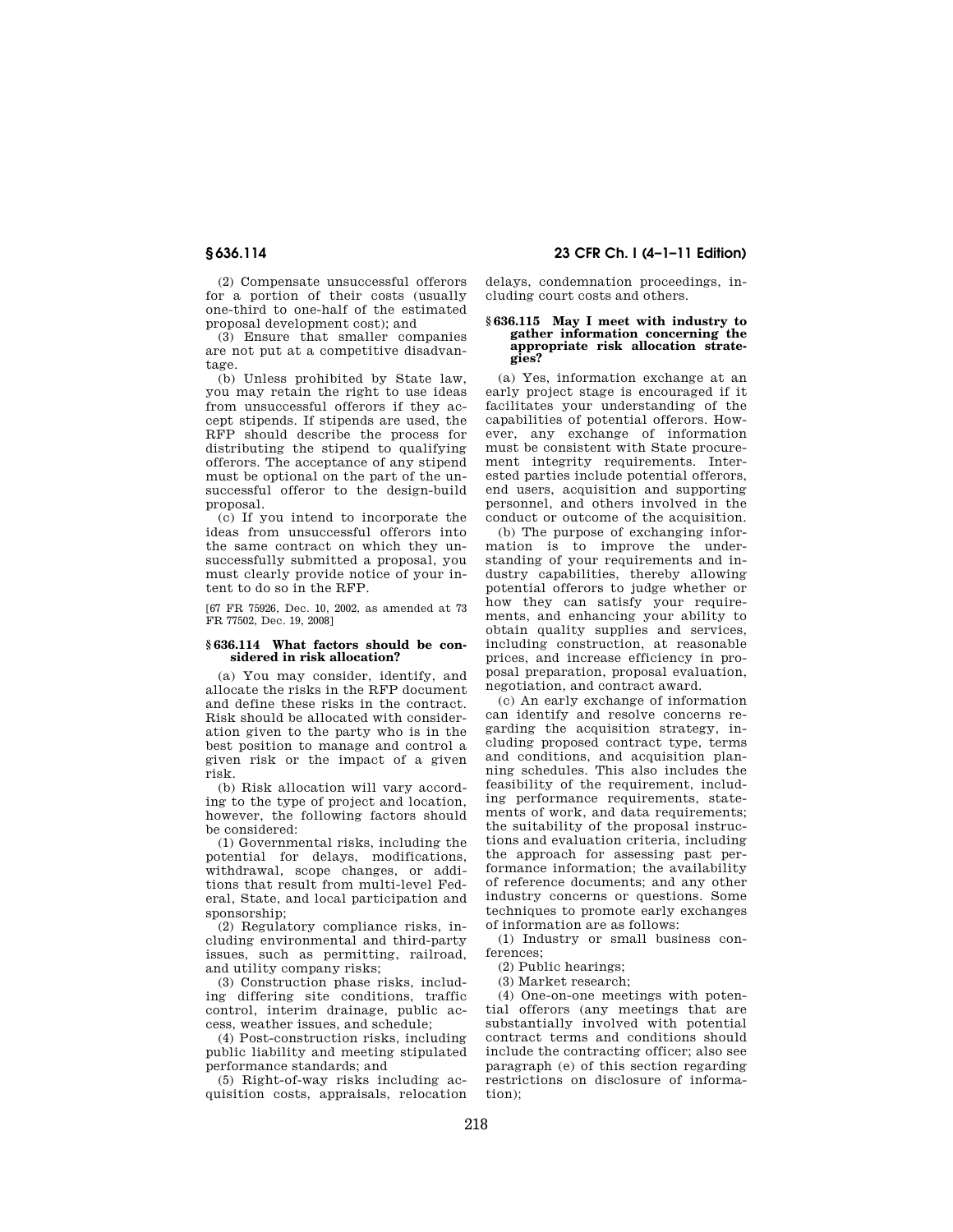(5) Presolicitation notices;

(6) Draft RFPs;

(7) Request for Information (RFI) ;

(8) Presolicitation or preproposal conferences; and

(9) Site visits.

(d) RFIs may be used when you do not intend to award a contract, but want to obtain price, delivery, other market information, or capabilities for planning purposes. Responses to these notices are not offers and cannot be accepted to form a binding contract. There is no required format for an RFI.

(e) When specific information about a proposed acquisition that would be necessary for the preparation of proposals is disclosed to one or more potential offerors, that information shall be made available to all potential offerors as soon as practicable, but no later than the next general release of information, in order to avoid creating an unfair competitive advantage. Information provided to a particular offeror in response to that offeror's request must not be disclosed if doing so would reveal the potential offeror's confidential business strategy. When a presolicitation or preproposal conference is conducted, materials distributed at the conference should be made available to all potential offerors, upon request.

#### **§ 636.116 What organizational conflict of interest requirements apply to design-build projects?**

(a) State statutes or policies concerning organizational conflict of interest should be specified or referenced in the design-build RFQ or RFP document as well as any contract for engineering services, inspection or technical support in the administration of the design-build contract. All designbuild solicitations should address the following situations as appropriate:

(1) Consultants and/or sub-consultants who assist the owner in the preparation of a RFP document will not be allowed to participate as an offeror or join a team submitting a proposal in response to the RFP. However, a contracting agency may determine there is not an organizational conflict of interest for a consultant or sub-consultant where:

(i) The role of the consultant or subconsultant was limited to provision of preliminary design, reports, or similar ''low-level'' documents that will be incorporated into the RFP, and did not include assistance in development of instructions to offerors or evaluation criteria, or

(ii) Where all documents and reports delivered to the agency by the consultant or sub-consultant are made available to all offerors.

(2) All solicitations for design-build contracts, including related contracts for inspection, administration or auditing services, must include a provision which:

(i) Directs offerors attention to this subpart;

(ii) States the nature of the potential conflict as seen by the owner;

(iii) States the nature of the proposed restraint or restrictions (and duration) upon future contracting activities, if appropriate;

(iv) Depending on the nature of the acquisition, states whether or not the terms of any proposed clause and the application of this subpart to the contract are subject to negotiation; and

(v) Requires offerors to provide information concerning potential organizational conflicts of interest in their proposals. The apparent successful offerors must disclose all relevant facts concerning any past, present or currently planned interests which may present an organizational conflict of interest. Such firms must state how their interests, or those of their chief executives, directors, key project personnel, or any proposed consultant, contractor or subcontractor may result, or could be viewed as, an organizational conflict of interest. The information may be in the form of a disclosure statement or a certification.

(3) Based upon a review of the information submitted, the owner should make a written determination of whether the offeror's interests create an actual or potential organizational conflict of interest and identify any actions that must be taken to avoid, neutralize, or mitigate such conflict. The owner should award the contract to the apparent successful offeror unless an organizational conflict of interest is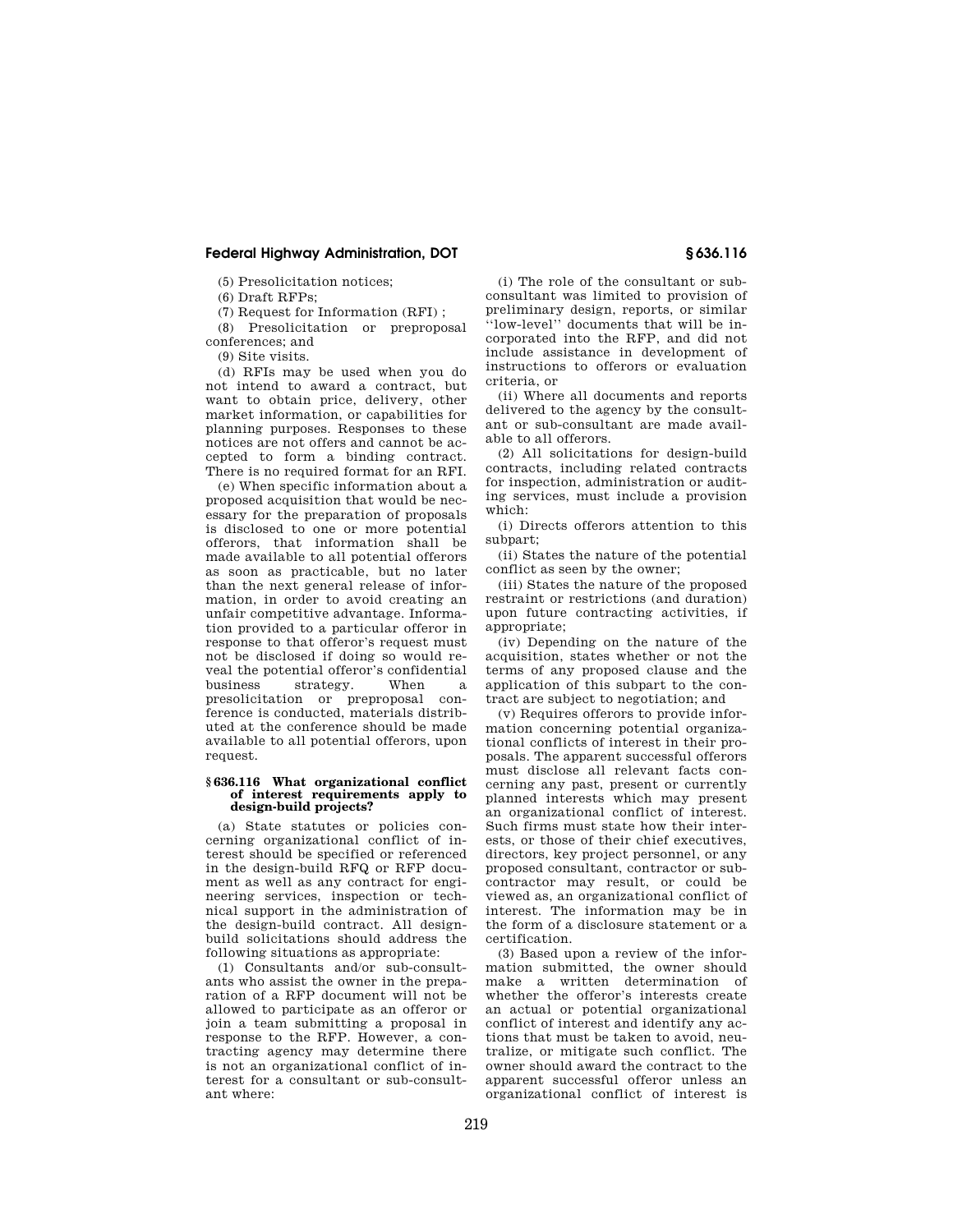determined to exist that cannot be avoided, neutralized, or mitigated.

(b) The organizational conflict of interest provisions in this subpart provide minimum standards for STDs to identify, mitigate or eliminate apparent or actual organizational conflicts of interest. To the extent that Statedeveloped organizational conflict of interest standards are more stringent than that contained in this subpart, the State standards prevail.

(c) If the NEPA process has been completed prior to issuing the RFP, the contracting agency may allow a consultant or subconsultant who prepared the NEPA document to submit a proposal in response to the RFP.

(d) If the NEPA process has not been completed prior to issuing the RFP, the contracting agency may allow a subconsultant to the preparer of the NEPA document to participate as an offeror or join a team submitting a proposal in response to the RFP only if the contracting agency releases such subconsultant from further responsibilities with respect to the preparation of the NEPA document.

[67 FR 75926, Dec. 10, 2002, as amended at 72 FR 45337, Aug. 14, 2007]

#### **§ 636.117 What conflict of interest standards apply to individuals who serve as selection team members for the owner?**

State laws and procedures governing improper business practices and personal conflicts of interest will apply to the owner's selection team members. In the absence of such State provisions, the requirements of 48 CFR Part 3, Improper Business Practices and Personal Conflicts of Interest, will apply to selection team members.

#### **§ 636.118 Is team switching allowed after contract award?**

Where the offeror's qualifications are a major factor in the selection of the successful design-builder, team member switching (adding or switching team members) is discouraged after contract award. However, the owner may use its discretion in reviewing team changes or team enhancement requests on a case-by-case basis. Specific project rules related to changes in team members or changes in personnel

**§ 636.117 23 CFR Ch. I (4–1–11 Edition)** 

within teams should be explicitly stated by the STD in all project solicitations.

#### **§ 636.119 How does this part apply to a project developed under a publicprivate partnership?**

(a) In order for a project being developed under a public-private agreement to be eligible for Federal-aid funding (including traditional Federal-aid funds, direct loans, loan guarantees, lines of credit, or some other form of credit assistance), the contracting agency must have awarded the contract to the public-private entity through a competitive process that complies with applicable State and local laws.

(b) If a contracting agency wishes to utilize traditional Federal-aid funds in a project under a public-private agreement, the applicability of Federal-aid procurement procedures will depend on the nature of the public-private agreement.

(1) If the public-private agreement establishes price, then all subsequent contracts executed by the developer are considered to be subcontracts and are not subject to Federal-aid procurement requirements.

(2) If the public-private agreement does not establish price, the developer is considered to be an agent of the owner, and the developer must follow the appropriate Federal-aid procurement requirements (23 CFR part 172 for engineering service contracts, 23 CFR part 635 for construction contracts and the requirements of this part for design-build contracts) for all prime contracts (not subcontracts).

(c) The STD must ensure such publicprivate projects comply with all nonprocurement requirements of 23 U. S. Code, regardless of the form of the FHWA funding (traditional Federal-aid funding or credit assistance). This includes compliance with all FHWA policies such as environmental and rightof-way requirements and compliance with such construction contracting requirements as Buy America, Davis-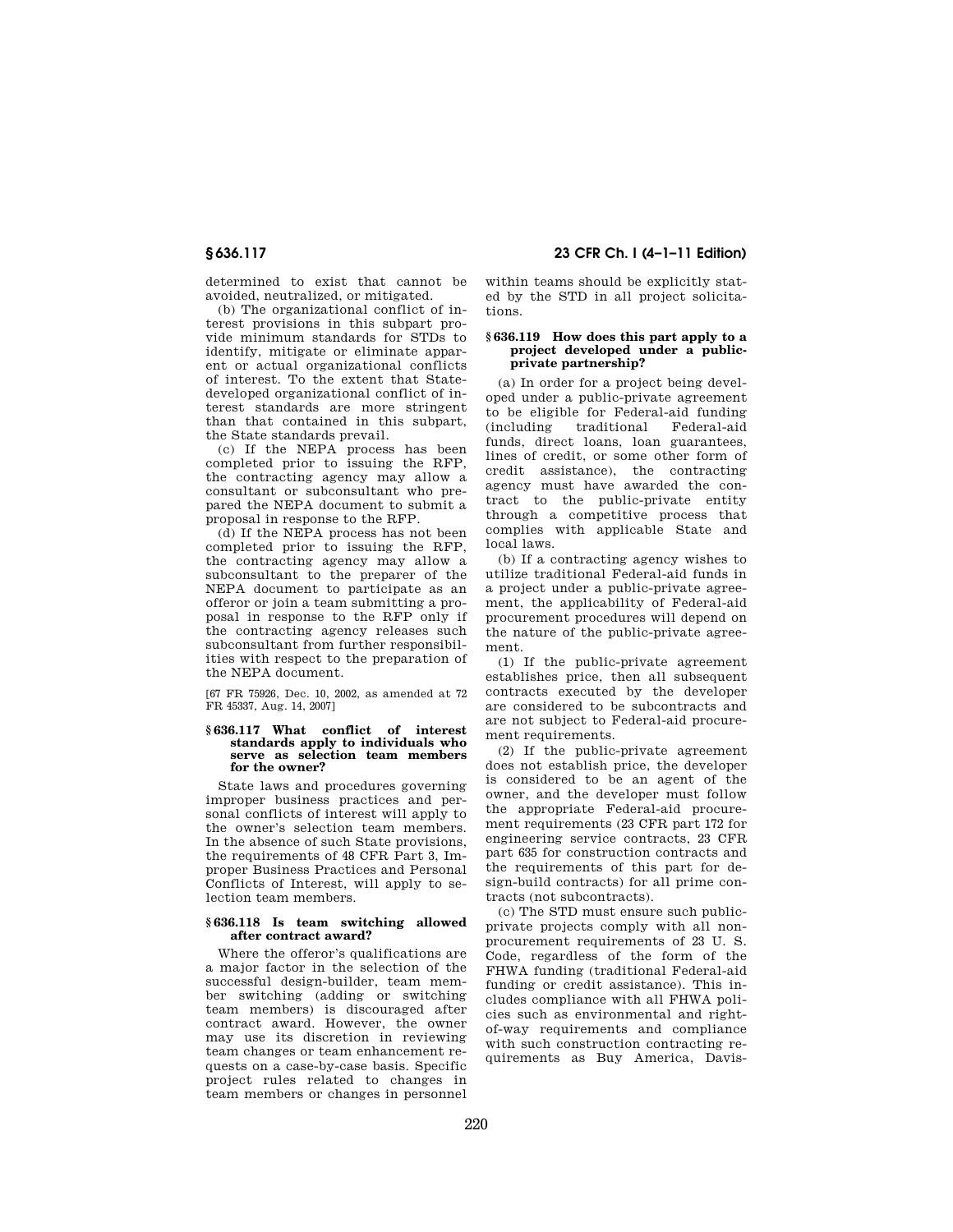Bacon minimum wage rate requirements, for federally funded construction or design-build contracts under the public-private agreement.

[67 FR 75926, Dec. 10, 2002, as amended at 72 FR 45337, Aug. 14, 2007]

# **Subpart B—Selection Procedures, Award Criteria**

## **§ 636.201 What selection procedures and award criteria may be used?**

You should consider using two-phase selection procedures for all designbuild projects. However, if you do not believe two-phase selection procedures are appropriate for your project (based on the criteria in §636.202), you may use a single phase selection procedure or the modified-design-build contracting method. The following procedures are available:

| Selection proce-<br>dure                                                 | Criteria for using a<br>selection proce-<br>dure      | Award criteria op-<br>tions                                                                                                                                                     |
|--------------------------------------------------------------------------|-------------------------------------------------------|---------------------------------------------------------------------------------------------------------------------------------------------------------------------------------|
| (a) Two-Phase Se-<br>lection Proce-<br>dures (RFQ fol-<br>lowed by RFP). | \$636.202                                             | Lowest price, Ad-<br>justed low-bid<br>(price per quality<br>point), meets cri-<br>teria/low bid,<br>weighted criteria<br>process, fixed<br>price/best de-<br>sign, best value. |
| (b) Single Phase<br>(RFP).                                               | Project not meet-<br>ing the criteria in<br>§636.202. | All of the award<br>criteria in item<br>(a) of this table.                                                                                                                      |
| (c) Modified De-<br>sign-Build (may<br>be one or two<br>phases).         | Any project                                           | Lowest price tech-<br>nically accept-<br>able.                                                                                                                                  |

#### **§ 636.202 When are two-phase designbuild selection procedures appropriate?**

You may consider the following criteria in deciding whether two-phase selection procedures are appropriate. A negative response may indicate that two-phase selection procedures are not appropriate.

(a) Are three or more offers anticipated?

(b) Will offerors be expected to perform substantial design work before developing price proposals?

(c) Will offerors incur a substantial expense in preparing proposals?

(d) Have you identified and analyzed other contributing factors, including:

(1) The extent to which you have defined the project requirements?

(2) The time constraints for delivery of the project?

(3) The capability and experience of potential contractors?

(4) Your capability to manage the two-phase selection process?

(5) Other criteria that you may consider appropriate?

### **§ 636.203 What are the elements of two-phase selection procedures for competitive proposals?**

The first phase consists of short listing based on a RFQ. The second phase consists of the receipt and evaluation of price and technical proposals in response to a RFP.

#### **§ 636.204 What items may be included in a phase-one solicitation?**

You may consider including the following items in any phase-one solicitation:

(a) The scope of work;

(b) The phase-one evaluation factors and their relative weights, including:

(1) Technical approach (but not detailed design or technical information);

(2) Technical qualifications, such as—

(i) Specialized experience and technical competence;

(ii) Capability to perform (including key personnel); and

(iii) Past performance of the members of the offeror's team (including the architect-engineer and construction members);

(3) Other appropriate factors (excluding cost or price related factors, which are not permitted in phase-one);

(c) Phase-two evaluation factors; and

(d) A statement of the maximum number of offerors that will be short listed to submit phase-two proposals.

#### **§ 636.205 Can past performance be used as an evaluation criteria?**

(a) Yes, past performance information is one indicator of an offeror's ability to perform the contract successfully. Past performance information may be used as an evaluation criteria in either phase-one or phase-two solicitations. If you elect to use past performance criteria, the currency and relevance of the information, source of the information, context of the data,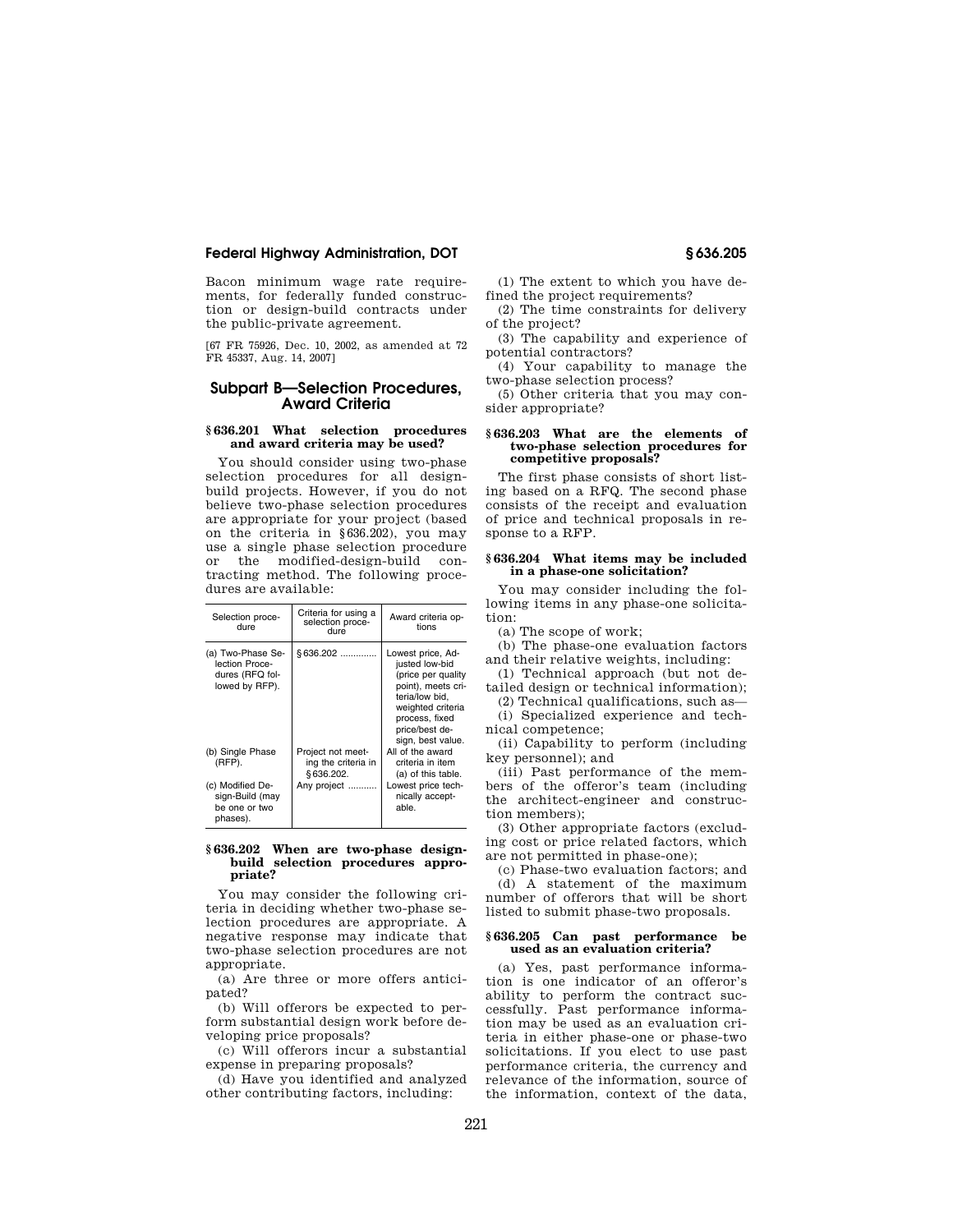and general trends in contractor's performance may be considered.

(b) Describe your approach for evaluating past performance in the solicitation, including your policy for evaluating offerors with no relevant performance history. You should provide offerors an opportunity to identify past or current contracts (including Federal, State, and local government and private) for efforts similar to the current solicitation.

(c) If you elect to request past performance information, the solicitation should also authorize offerors to provide information on problems encountered on the identified contracts and the offeror's corrective actions. You may consider this information, as well as information obtained from any other sources, when evaluating the offeror's past performance. You may use your discretion in determining the relevance of similar past performance information.

(d) The evaluation should take into account past performance information regarding predecessor companies, key personnel who have relevant experience, or subcontractors that will perform major or critical aspects of the requirement when such information is relevant to the current acquisition.

# **§ 636.206 How do I evaluate offerors who do not have a record of relevant past performance?**

In the case of an offeror without a record of relevant past performance or for whom information on past performance is not available, the offeror may not be evaluated favorably or unfavorably on past performance.

## **§ 636.207 Is there a limit on short listed firms?**

Normally, three to five firms are short listed, however, the maximum number specified shall not exceed five unless you determine, for that particular solicitation, that a number greater than five is in your interest and is consistent with the purposes and objectives of two-phase design-build contracting.

# **§ 636.206 23 CFR Ch. I (4–1–11 Edition)**

#### **§ 636.208 May I use my existing prequalification procedures with design-build contracts?**

Yes, you may use your existing prequalification procedures for either construction or engineering design firms as a supplement to the procedures in this part.

### **§ 636.209 What items must be included in a phase-two solicitation?**

(a) You must include the requirements for technical proposals and price proposals in the phase-two solicitation. All factors and significant subfactors that will affect contract award and their relative importance must be stated clearly in the solicitation. Use your own procedures for the solicitation as long as it complies the requirements of this part.

(b) At your discretion, you may allow proposers to submit alternate technical concepts in their proposals as long as these alternate concepts do not conflict with criteria agreed upon in the environmental decision making process. Alternate technical concept proposals may supplement, but not substitute for base proposals that respond to the RFP requirements.

#### **§ 636.210 What requirements apply to projects which use the modified design-build procedure?**

(a) Modified design-build selection procedures (lowest price technically acceptable source selection process) may be used for any project.

(b) The solicitation must clearly state the following:

(1) The identification of evaluation factors and significant subfactors that establish the requirements of acceptability.

(2) That award will be made on the basis of the lowest evaluated price of proposals meeting or exceeding the acceptability standards for non-cost factors.

(c) The contracting agency may forgo a short listing process and advertise for the receipt of proposals from all responsible offerors. The contract is then awarded to the lowest responsive bidder.

(d) Tradeoffs are not permitted, however, you may incorporate cost-plustime bidding procedures (A+B bidding),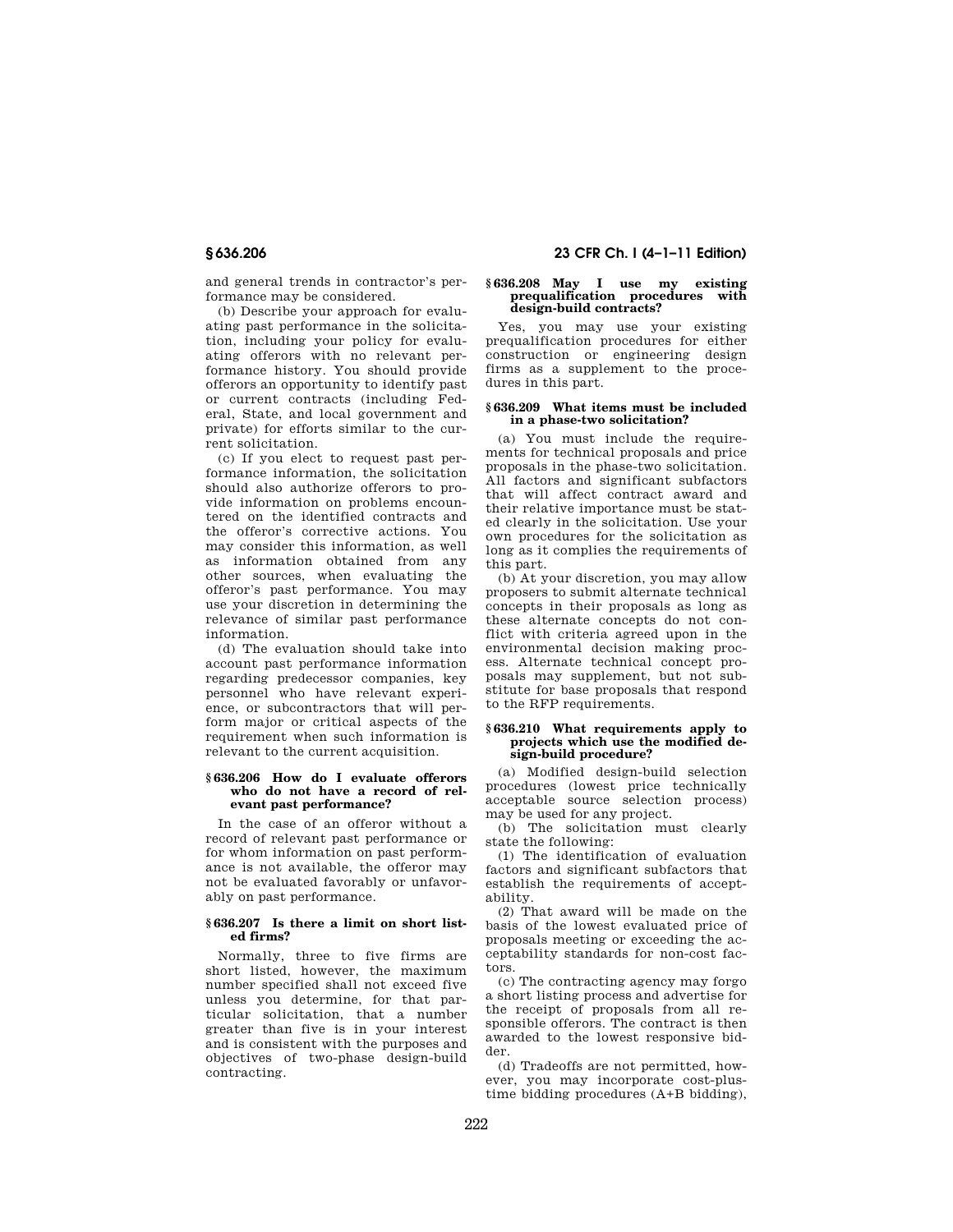lane rental, or other cost-based provisions in such contracts.

(e) Proposals are evaluated for acceptability but not ranked using the non-cost/price factors.

(f) Exchanges may occur (see subpart D of this part).

## **§ 636.211 When and how should tradeoffs be used?**

(a) At your discretion, you may consider the tradeoff technique when it is desirable to award to other than the lowest priced offeror or other than the highest technically rated offeror.

(b) If you use a tradeoff technique, the following apply:

(1) All evaluation factors and significant subfactors that will affect contract award and their relative importance must be clearly stated in the solicitation; and

(2) The solicitation must also state, at a minimum, whether all evaluation factors other than cost or price, when combined, are—

(i) Significantly more important than cost or price; or

(ii) Approximately equal to cost or price; or

(iii) Significantly less important than cost or price.

[67 FR 75926, Dec. 10, 2002; 68 FR 7922, Feb. 19, 2003]

## **§ 636.212 To what extent must tradeoff decisions be documented?**

When tradeoffs are performed, the source selection records must include the following:

(a) An assessment of each offeror's ability to accomplish the technical requirements; and

(b) A summary, matrix, or quantitative ranking, along with appropriate supporting narrative, of each technical proposal using the evaluation factors.

# **Subpart C—Proposal Evaluation Factors**

# **§ 636.301 How should proposal evaluation factors be selected?**

(a) The proposal evaluation factors and significant subfactors should be tailored to the acquisition.

(b) Evaluation factors and significant subfactors should:

(1) Represent the key areas of importance and emphasis to be considered in the source selection decision; and

(2) Support meaningful comparison and discrimination between and among competing proposals.

#### **§ 636.302 Are there any limitations on the selection and use of proposal evaluation factors?**

(a) The selection of the evaluation factors, significant subfactors and their relative importance are within your broad discretion subject to the following requirements:

(1) You must evaluate price in every source selection where construction is a significant component of the scope of work. However, where the contracting agency elects to release the final RFP and award the design-build contract before the conclusion of the NEPA process (see §636.109), then the following requirements apply:

(i) It is not necessary to evaluate the total contract price;

(ii) Price must be considered to the extent the contract requires the contracting agency to make any payments to the design-builder for any work performed prior to the completion of the NEPA process and the contracting agency wishes to use Federal-aid highway funds for those activities;

(iii) The evaluation of proposals and award of the contract may be based on qualitative considerations;

(iv) If the contracting agency wishes to use Federal-aid highway funds for final design and construction, the subsequent approval of final design and construction activities will be contingent upon a finding of price reasonableness by the contracting agency;

(v) The determination of price rea-<br>sonableness for any design-build design-build project funded with Federal-aid highway funds shall be based on at least one of the following methods:

(A) Compliance with the applicable procurement requirements for part 172, 635, or 636, where the contractor providing the final design or construction services, or both, is a person or entity other than the design-builder;

(B) A negotiated price determined on an open-book basis by both the designbuilder and contracting agency; or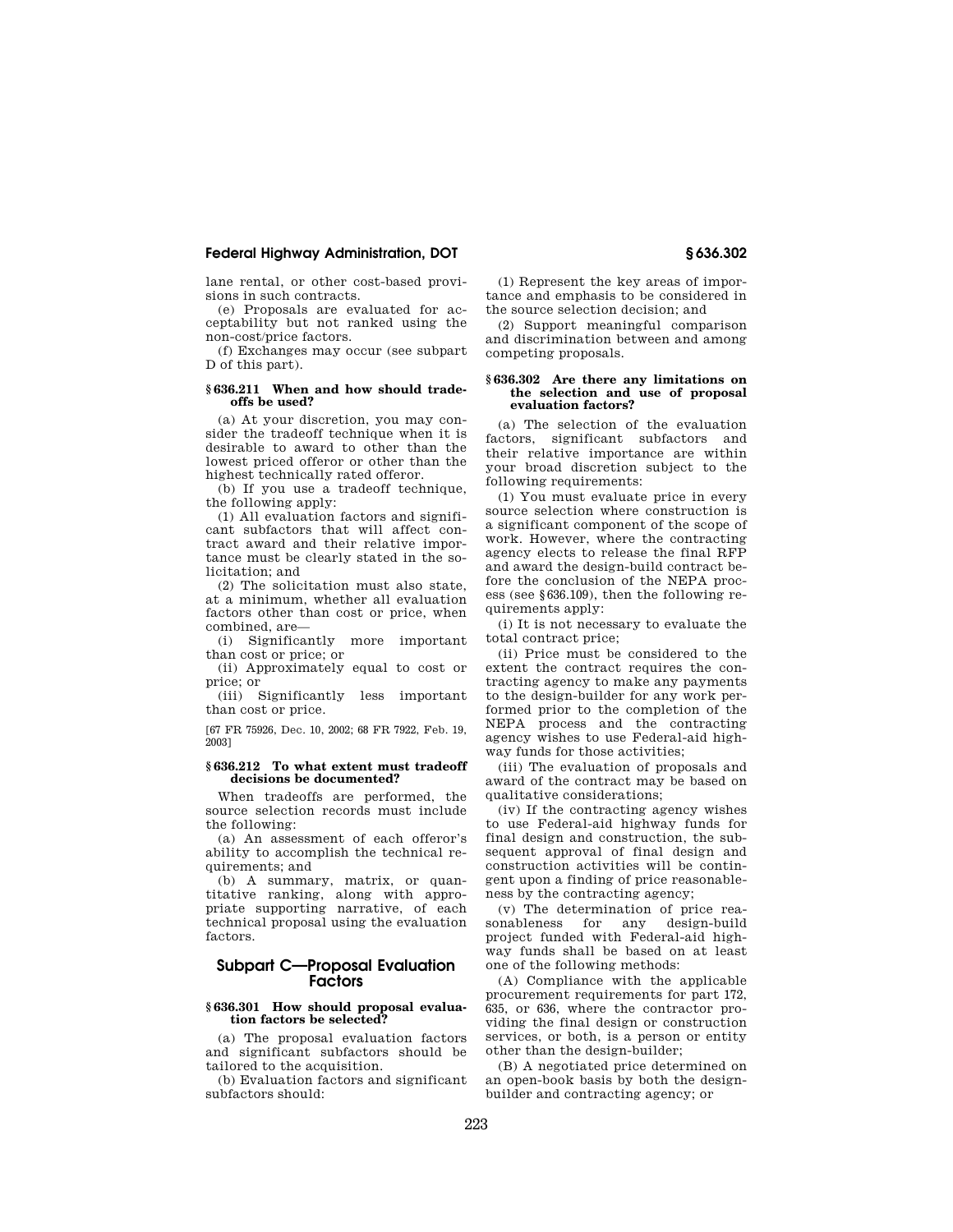(C) An independent estimate by the contracting agency based on the price of similar work;

(vi) The contracting agency's finding of price reasonableness is subject to FHWA concurrence.

(2) You must evaluate the quality of the product or service through consideration of one or more non-price evaluation factors. These factors may include (but are not limited to) such criteria as:

(i) Compliance with solicitation requirements;

(ii) Completion schedule (contractual incentives and disincentives for early completion may be used where appropriate); or

(iii) Technical solutions.

(3) At your discretion, you may evaluate past performance, technical experience and management experience (subject to §636.303(b)).

(b) All factors and significant subfactors that will affect contract award and their relative importance must be stated clearly in the solicitation.

[67 FR 75926, Dec. 10, 2002, as amended at 72 FR 45338, Aug. 14, 2007]

#### **§ 636.303 May pre-qualification standards be used as proposal evaluation criteria in the RFP?**

(a) If you use a prequalification procedure or a two-phase selection procedure to develop a short list of qualified offerors, then pre-qualification criteria should not be included as proposal evaluation criteria.

(b) The proposal evaluation criteria should be limited to the quality, quantity, value and timeliness of the product or service being proposed. However, there may be circumstances where it is appropriate to include prequalification standards as proposal evaluation criteria. Such instances include situations where:

(1) The scope of work involves very specialized technical expertise or specialized financial qualifications; or

(2) Where prequalification procedures or two-phase selection procedures are not used (short listing is not performed).

# **§ 636.303 23 CFR Ch. I (4–1–11 Edition)**

# **§ 636.304 What process may be used to rate and score proposals?**

(a) Proposal evaluation is an assessment of the offeror's proposal and ability to perform the prospective contract successfully. You must evaluate proposals solely on the factors and subfactors specified in the solicitation.

(b) You may conduct evaluations using any rating method or combination of methods including color or adjectival ratings, numerical weights, and ordinal rankings. The relative strengths, deficiencies, weaknesses, and risks supporting proposal evaluation must be documented in the contract file.

# **§ 636.305 Can price information be provided to analysts who are reviewing technical proposals?**

Normally, technical and price proposals are reviewed independently by separate evaluation teams. However, there may be occasions where the same experts needed to review the technical proposals are also needed in the review of the price proposals. This may occur where a limited amount of technical expertise is available to review proposals. Price information may be provided to such technical experts in accordance with your procedures.

# **Subpart D—Exchanges**

#### **§ 636.401 What types of information exchange may take place prior to the release of the RFP document?**

Verbal or written information exchanges (such as in the first-phase of a two-phase selection procedure) must be consistent with State and/or local procurement integrity requirements. See §636.115(a) for additional details.

## **§ 636.402 What types of information exchange may take place after the release of the RFP document?**

Certain types of information exchange may be desirable at different points after the release of the RFP document. The following table summarizes the types of communications that will be discussed in this subpart. These communication methods are optional.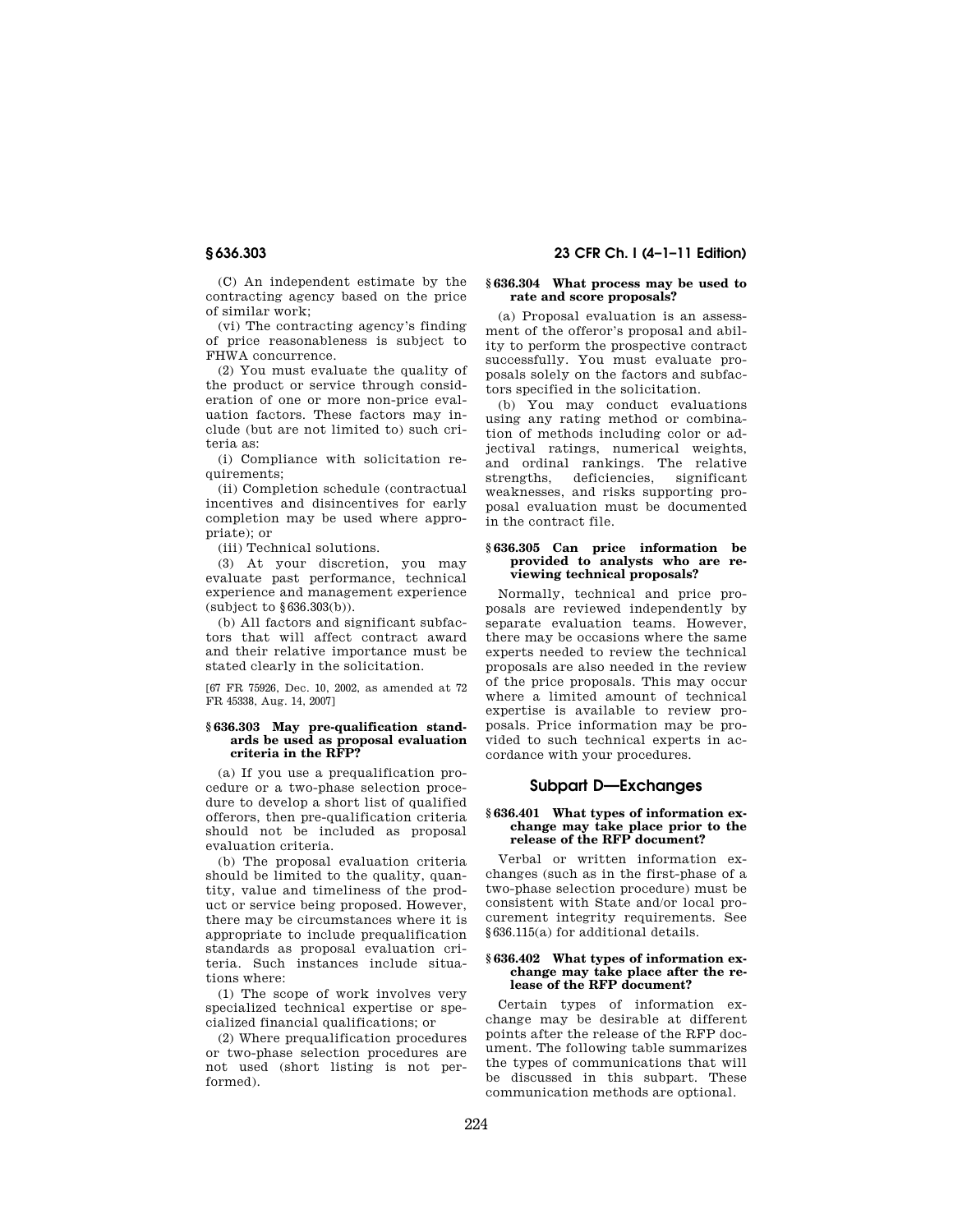| Type of information exchange                     | When                                                                                   | Purpose                                                                                                                                                                                                                   | Parties involved                                                                                                                                                                                                                                                       |
|--------------------------------------------------|----------------------------------------------------------------------------------------|---------------------------------------------------------------------------------------------------------------------------------------------------------------------------------------------------------------------------|------------------------------------------------------------------------------------------------------------------------------------------------------------------------------------------------------------------------------------------------------------------------|
| (a) Clarifications                               | After receipt of proposals                                                             | Used when award without dis-<br>cussions is contemplated.<br>Used to clarify certain as-<br>pects of a proposal (resolve<br>minor errors, clerical errors,<br>obtain additional past per-<br>formance information, etc.). | Any offeror whose proposal is<br>not clear to the contracting<br>agency.                                                                                                                                                                                               |
| (b) Communications                               | After receipt of proposals,<br>prior to the establishment of<br>the competitive range. | Used to address issues which<br>might prevent a proposal<br>from being placed in the<br>competitive range.                                                                                                                | Only those offerors whose ex-<br>clusion from, or inclusion in,<br>the competitive range is un-<br>certain. All offerors whose<br>past performance informa-<br>tion is the determining fac-<br>tor preventing them from<br>being placed in the com-<br>petitive range. |
| (c) Discussions (see Subpart E<br>of this part). | After receipt of proposals and<br>after the determination of<br>the competitive range. | Enhance contracting agency<br>understanding of proposals<br>and offerors understanding<br>of scope of work. Facilitate<br>the evaluation process.                                                                         | Must be held with all offerors<br>in the competitive range.                                                                                                                                                                                                            |

# **§ 636.403 What information may be exchanged with a clarification?**

(a) You may wish to clarify any aspect of proposals which would enhance your understanding of an offeror's proposal. This includes such information as an offeror's past performance or information regarding adverse past performance to which the offeror has not previously had an opportunity to respond. Clarification exchanges are discretionary. They do not have to be held with any specific number of offerors and do not have to address specific issues.

(b) You may wish to clarify and revise the RFP document through an addenda process in response to questions from potential offerors.

# **§ 636.404 Can a competitive range be used to limit competition?**

If the solicitation notifies offerors that the competitive range can be limited for purposes of efficiency, you may limit the number of proposals to the greatest number that will permit an efficient competition. However, you must provide written notice to any offeror whose proposal is no longer considered to be included in the competitive range. Offerors excluded or otherwise eliminated from the competitive range may request a debriefing. Debriefings may be conducted in accordance with your procedures as long as you comply with §636.514.

#### **§ 636.405 After developing a short list, can I still establish a competitive range?**

Yes, if you have developed a short list of firms, you may still establish a competitive range. The short list is based on qualifications criteria. The competitive range is based on the rating of technical and price proposals.

#### **§ 636.406 Are communications allowed prior to establishing the competitive range?**

Yes, prior to establishing the competitive range, you may conduct communications to:

(a) Enhance your understanding of proposals;

(b) Allow reasonable interpretation of the proposal; or

(c) Facilitate your evaluation process.

### **§ 636.407 Am I limited in holding communications with certain firms?**

Yes, if you establish a competitive range, you must do the following:

(a) Hold communications with offerors whose past performance information is the determining factor preventing them from being placed within the competitive range;

(b) Address adverse past performance information to which an offeror has not had a prior opportunity to respond; and

(c) Hold communications only with those offerors whose exclusion from, or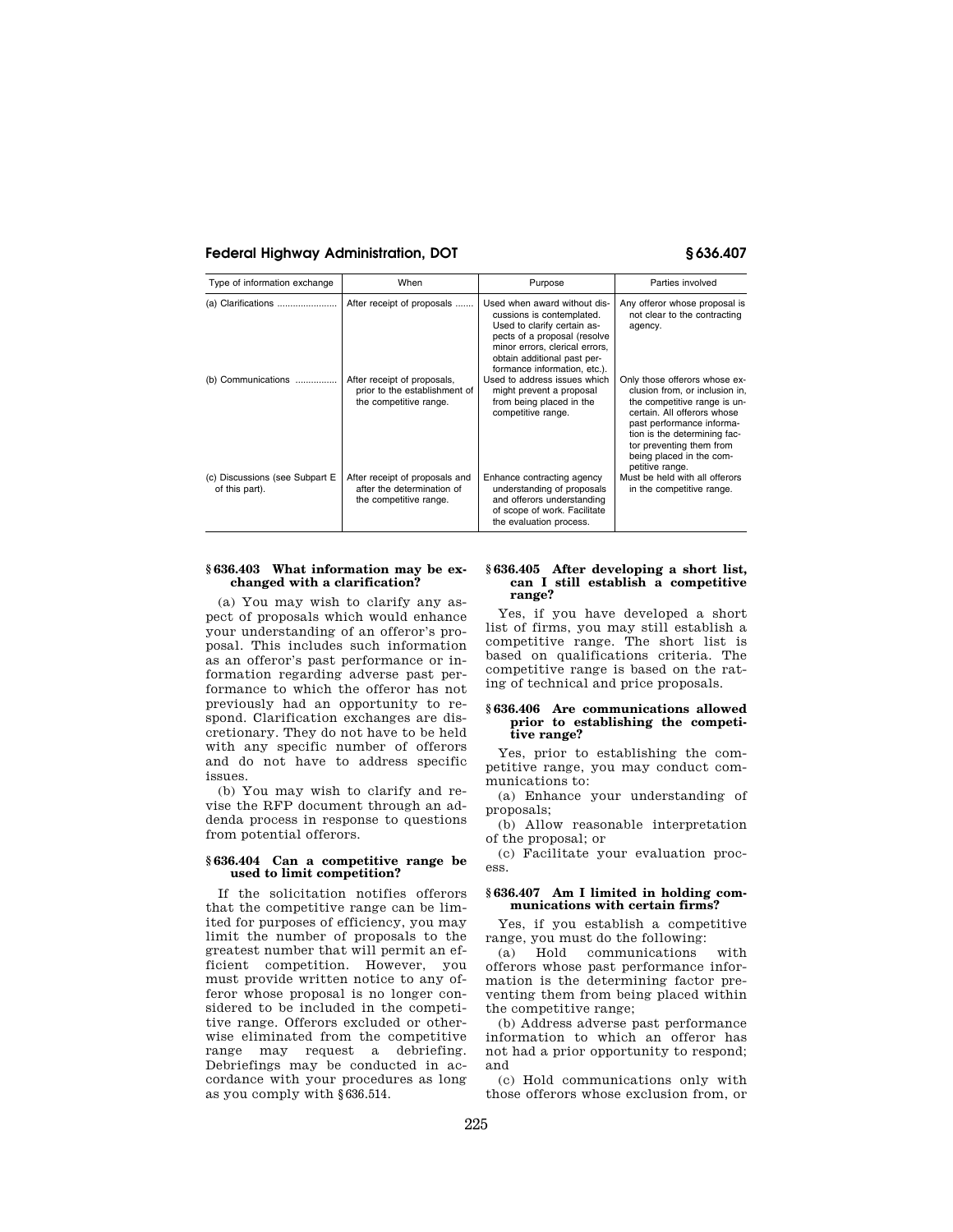inclusion in, the competitive range is uncertain.

## **§ 636.408 Can communications be used to cure proposal deficiencies?**

(a) No, communications must not be used to:

(1) Cure proposal deficiencies or material omissions;

(2) Materially alter the technical or cost elements of the proposal; and/or

(3) Otherwise revise the proposal.

(b) Communications may be considered in rating proposals for the purpose of establishing the competitive range.

#### **§ 636.409 Can offerors revise their proposals during communications?**

(a) No, communications shall not provide an opportunity for an offeror to revise its proposal, but may address the following:

(1) Ambiguities in the proposal or other concerns (e.g., perceived deficiencies, weaknesses, errors, omissions, or mistakes); and

(2) Information relating to relevant past performance.

(b) Communications must address adverse past performance information to which the offeror has not previously had an opportunity to comment.

# **Subpart E—Discussions, Proposal Revisions and Source Selection**

## **§ 636.501 What issues may be addressed in discussions?**

In a competitive acquisition, discussions may include bargaining. The term bargaining may include: persuasion, alteration of assumptions and positions, give-and-take, and may apply to price, schedule, technical requirements, type of contract, or other terms of a proposed contract.

### **§ 636.502 Why should I use discussions?**

You should use discussions to maximize your ability to obtain the best value, based on the requirements and the evaluation factors set forth in the solicitation.

# **§ 636.408 23 CFR Ch. I (4–1–11 Edition)**

## **§ 636.503 Must I notify offerors of my intent to use/not use discussions?**

Yes, in competitive acquisitions, the solicitation must notify offerors of your intent. You should either:

(a) Notify offerors that discussions may or may not be held depending on the quality of the proposals received (except clarifications may be used as described in §636.401). Therefore, the offeror's initial proposal should contain the offeror's best terms from a cost or price and technical standpoint; or

(b) Notify offerors of your intent to establish a competitive range and hold discussions.

#### **§ 636.504 If the solicitation indicated my intent was to award contract**  without discussions, **cumstances change, may I still hold discussions?**

Yes, you may still elect to hold discussions when circumstances dictate, as long as the rationale for doing so is documented in the contract file. Such circumstances might include situations where all proposals received have deficiencies, when fair and reasonable prices are not offered, or when the cost or price offered is not affordable.

#### **§ 636.505 Must a contracting agency establish a competitive range if it intends to have discussions with offerors?**

Yes, if discussions are held, they must be conducted with all offerors in the competitive range. If you wish to hold discussions and do not formally establish a competitive range, then you must hold discussions with all responsive offerors.

## **§ 636.506 What issues must be covered in discussions?**

(a) Discussions should be tailored to each offeror's proposal. Discussions must cover significant weaknesses, deficiencies, and other aspects of a proposal (such as cost or price, technical approach, past performance, and terms and conditions) that could be altered or explained to enhance materially the proposal's potential for award. You may use your judgment in setting limits for the scope and extent of discussions.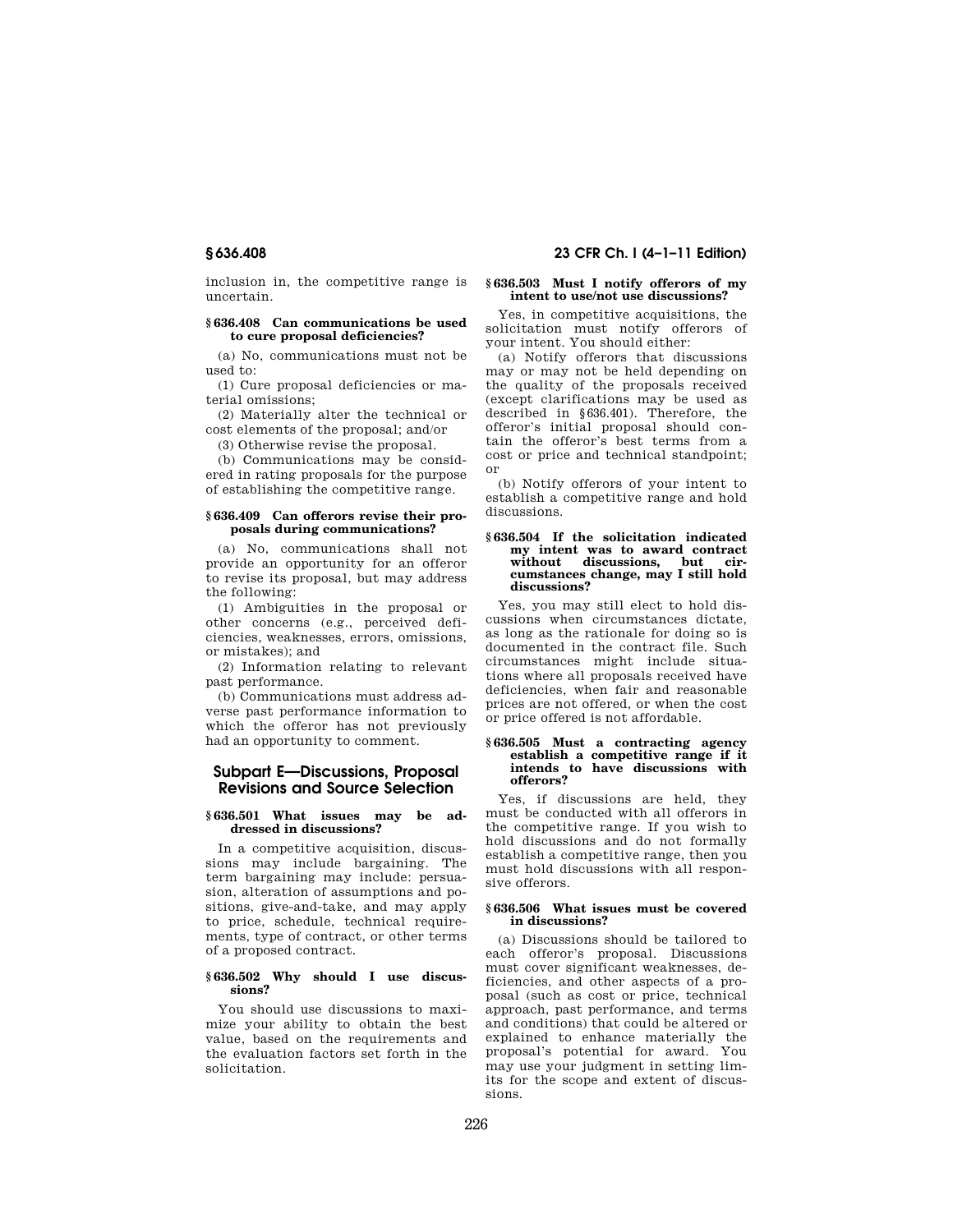(b) In situations where the solicitation stated that evaluation credit would be given for technical solutions exceeding any mandatory minimums, you may hold discussions regarding increased performance beyond any mandatory minimums, and you may suggest to offerors that have exceeded any mandatory minimums (in ways that are not integral to the design), that their proposals would be more competitive if the excesses were removed and the offered price decreased.

#### **§ 636.507 What subjects are prohibited in discussions, communications and clarifications with offerors?**

You may not engage in conduct that: (a) Favors one offeror over another;

(b) Reveals an offeror's technical solution, including unique technology, innovative and unique uses of commercial items, or any information that would compromise an offeror's intellectual property to another offeror;

(c) Reveals an offerors price without that offeror's permission;

(d) Reveals the names of individuals providing reference information about an offeror's past performance; or

(e) Knowingly furnish source selection information which could be in violation of State procurement integrity standards.

### **§ 636.508 Can price or cost be an issue in discussions?**

You may inform an offeror that its price is considered to be too high, or too low, and reveal the results of the analysis supporting that conclusion. At your discretion, you may indicate to all offerors your estimated cost for the project.

## **§ 636.509 Can offerors revise their proposals as a result of discussions?**

(a) Yes, you may request or allow proposal revisions to clarify and document understandings reached during discussions. At the conclusion of discussions, each offeror shall be given an opportunity to submit a final proposal revision.

(b) You must establish a common cut-off date only for receipt of final proposal revisions. Requests for final proposal revisions shall advise offerors that the final proposal revisions shall

be in writing and that the contracting agency intends to make award without obtaining further revisions.

#### **§ 636.510 Can the competitive range be further defined once discussions have begun?**

Yes, you may further narrow the competitive range if an offeror originally in the competitive range is no longer considered to be among the most highly rated offerors being considered for award. That offeror may be eliminated from the competitive range whether or not all material aspects of the proposal have been discussed, or whether or not the offeror has been afforded an opportunity to submit a proposal revision. You must provide an offeror excluded from the competitive range with a written determination and notice that proposal revisions will not be considered.

### **§ 636.511 Can there be more than one round of discussions?**

Yes, but only at the conclusion of discussions will the offerors be requested to submit a final proposal revision, also called best and final offer (BAFO). Thus, regardless of the length or number of discussions, there will be only one request for a revised proposal (*i.e.,* only one BAFO).

# **§ 636.512 What is the basis for the source selection decision?**

(a) You must base the source selection decision on a comparative assessment of proposals against all selection criteria in the solicitation. While you may use reports and analyses prepared by others, the source selection decision shall represent your independent judgment.

(b) The source selection decision shall be documented, and the documentation shall include the rationale for any business judgments and tradeoffs made or relied on, including benefits associated with additional costs. Although the rationale for the selection decision must be documented, that documentation need not quantify the tradeoffs that led to the decision.